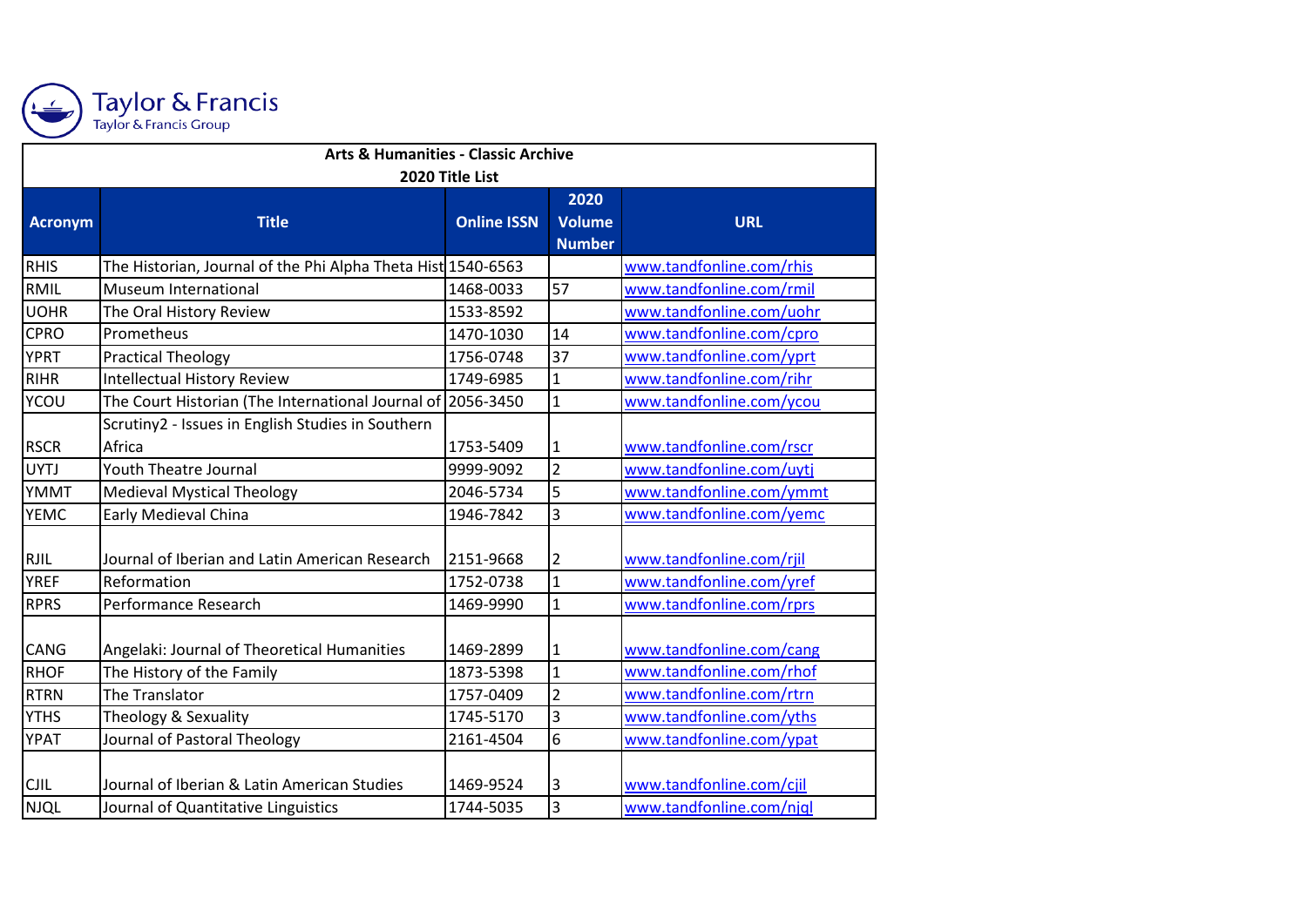| <b>REMF</b> | <b>Ethnomusicology Forum</b>                             | 1741-1920        | 5              | www.tandfonline.com/remf |
|-------------|----------------------------------------------------------|------------------|----------------|--------------------------|
| <b>YLHI</b> | Language & History                                       | 1759-7544        | 11             | www.tandfonline.com/ylhi |
| <b>RSTP</b> | <b>Studies in Theatre and Performance</b>                | 2040-0616        | $\overline{7}$ | www.tandfonline.com/rstp |
| <b>CERH</b> | <b>European Review of History</b>                        | 1469-8293        | 3              | www.tandfonline.com/cerh |
| <b>RWOW</b> | <b>Women's Writing</b>                                   | 1747-5848        | 3              | www.tandfonline.com/rwow |
| <b>NDCR</b> | Digital Creativity                                       | 1744-3806        | 7              | www.tandfonline.com/ndcr |
| <b>RMPS</b> | Perspectives: Studies in Translatology                   | 1747-6623        | 4              | www.tandfonline.com/rmps |
| <b>RMLA</b> | Language Awareness                                       | 1747-7565        | 5              | www.tandfonline.com/rmla |
| <b>YJPE</b> | Journal of the European Pentecostal Theological          | 2224-7963        | 16             | www.tandfonline.com/yjpe |
| <b>RSOA</b> | South Asian Review                                       | 2573-9476        | 21             | www.tandfonline.com/rsoa |
| <b>CASP</b> | Asian Philosophy                                         | 1469-2961        | 6              | www.tandfonline.com/casp |
| <b>RLMS</b> | Language Matters                                         | 1753-5395        | 6              | www.tandfonline.com/rlms |
| <b>RAJA</b> | Australian and New Zealand Journal of Art                | 2203-1871        | 799            | www.tandfonline.com/raja |
| <b>CJCR</b> | Journal of Contemporary Religion                         | 1469-9419        | 13             | www.tandfonline.com/cjcr |
| <b>RHOS</b> | <b>Holocaust Studies</b>                                 | 2048-4887        | 5              | www.tandfonline.com/rhos |
| <b>YTCR</b> | The Chinese Historical Review                            | 2048-7827        | 9              | www.tandfonline.com/ytcr |
|             |                                                          |                  |                |                          |
| <b>CALM</b> | Al-Masaq: Islam & the Medieval Mediterranean             | 1473-348X        | 9              | www.tandfonline.com/calm |
| <b>RVST</b> | <b>Visual Studies</b>                                    | 1472-5878        | 11             | www.tandfonline.com/rvst |
| <b>RWAS</b> | Wasafiri                                                 | 1747-1508        | 13             | www.tandfonline.com/rwas |
| <b>YKSR</b> | The Keats-Shelley Review                                 | 2042-1362        | 11             | www.tandfonline.com/yksr |
| <b>RNZH</b> | Journal of Natal and Zulu History                        | 2521-8875        | 1997           | www.tandfonline.com/rnzh |
| <b>RIPH</b> | International Journal of Philosophical Studies           | 1466-4542        | 4              | www.tandfonline.com/riph |
| <b>VJAM</b> | The Journal of Arts Management, Law, and Socie 9999-0020 |                  | 28             | www.tandfonline.com/vjam |
| <b>GCTR</b> | Contemporary Theatre Review                              | 1477-2264        | 5              | www.tandfonline.com/gctr |
| <b>GERR</b> | European Romantic Review                                 | 1740-4657        | $\overline{7}$ | www.tandfonline.com/gerr |
| RBJH        | British Journal for the History of Philosophy            | 1469-3526        | 4              | www.tandfonline.com/rbjh |
| <b>CCLA</b> | <b>Colonial Latin American Review</b>                    | 1466-1802        | 5              | www.tandfonline.com/ccla |
| <b>RMUS</b> | Musicology Australia                                     | 1949-453X        | 33             | www.tandfonline.com/rmus |
| <b>YDRE</b> | <b>Dress</b>                                             | 2042-1729        | 22             | www.tandfonline.com/ydre |
|             | Current Writing: Text and Reception in Southern          |                  |                |                          |
| <b>RCWR</b> | Africa                                                   | <b>SUPP-929X</b> | 8              | www.tandfonline.com/rcwr |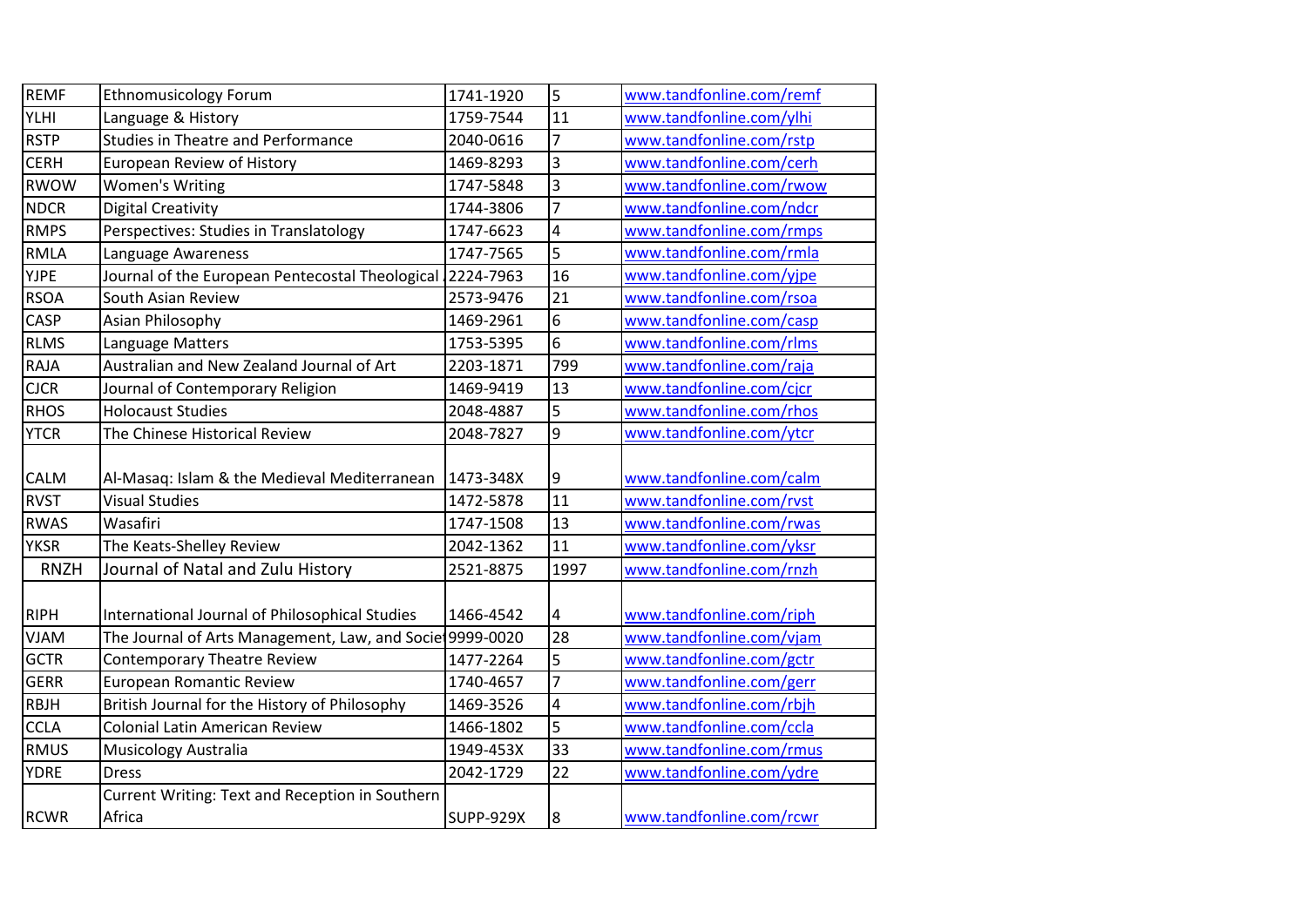| <b>SABO</b> | Acta Borealia Online                                        | 1503-111X        | 13             | www.tandfonline.com/sabo |
|-------------|-------------------------------------------------------------|------------------|----------------|--------------------------|
| VANQ        | ANQ: A Quarterly Journal of Short Articles                  | 9999-0004        | $6\phantom{a}$ | www.tandfonline.com/vanq |
| <b>YTNG</b> | <b>Tang Studies</b>                                         | 1759-7633        | 15             | www.tandfonline.com/ytng |
| <b>NCAL</b> | <b>Computer Assisted Language Learning</b>                  | 1744-3210        | $\overline{7}$ | www.tandfonline.com/ncal |
| <b>GLIT</b> | Lit: Literature Interpretation Theory                       | 1545-5866        | $\overline{8}$ | www.tandfonline.com/glit |
| <b>RWCR</b> | <b>Women: A Cultural Review</b>                             | 1470-1367        | $\overline{7}$ | www.tandfonline.com/rwcr |
| <b>RMUZ</b> | Muziki                                                      | 1753-593X        | 26             | www.tandfonline.com/rmuz |
| <b>CELE</b> | The European Legacy                                         | 1470-1316        | $\mathbf{1}$   | www.tandfonline.com/cele |
| <b>UTRV</b> | <b>Translation Review</b>                                   | <b>SUPP-4836</b> | 19             | www.tandfonline.com/utrv |
| <b>RFAN</b> | Anthrozoös                                                  | 1753-0377        | 10             | www.tandfonline.com/rfan |
| <b>RWHR</b> | <b>Women's History Review</b>                               | 1747-583X        | 5              | www.tandfonline.com/rwhr |
| <b>FRVR</b> | <b>Revolutionary Russia</b>                                 | 1743-7873        | 9              | www.tandfonline.com/frvr |
|             | English Academy Review: Southern African                    |                  |                |                          |
| <b>RACR</b> | journal of English Studies                                  | 1753-5360        | 14             | www.tandfonline.com/racr |
|             | International Studies in the Philosophy of                  |                  |                |                          |
| <b>CISP</b> | Science                                                     | 1469-9281        | 11             | www.tandfonline.com/cisp |
| RAUT        | Auto/Biography Studies                                      | 2151-7290        | 12             | www.tandfonline.com/raut |
| <b>RTHJ</b> | South African Theatre Journal                               | <b>SUPP-7548</b> | 10             | www.tandfonline.com/rthj |
| <b>RSEV</b> | The Seventeenth Century                                     | 2050-4616        | 11             | www.tandfonline.com/rsev |
| <b>YROS</b> | <b>Romance Studies</b>                                      | 1745-8153        | 14             | www.tandfonline.com/yros |
| <b>YMNG</b> | <b>Ming Studies</b>                                         | 1759-7595        | 22             | www.tandfonline.com/ymng |
| <b>RPER</b> | Parliaments, Estates and Representation                     | 1947-248X        | 16             | www.tandfonline.com/rper |
|             | Women & Performance: a journal of feminist                  |                  |                |                          |
| <b>RWAP</b> | theory                                                      | 1748-5819        | 14             | www.tandfonline.com/rwap |
| <b>VHIM</b> | Historical Methods: A Journal of Quantitative and 9999-0017 |                  | 30             | www.tandfonline.com/vhim |
|             |                                                             |                  |                |                          |
| <b>SOLD</b> | Scandinavian Journal of the Old Testament                   | 1502-7244        | 10             | www.tandfonline.com/sold |
| <b>FMHR</b> | Mediterranean Historical Review                             | 1743-940X        | 11             | www.tandfonline.com/fmhr |
| <b>YTIN</b> | Terrae Incognitae                                           | 2040-8706        | 28             | www.tandfonline.com/ytin |
| <b>YEMF</b> | <b>Early Modern French Studies</b>                          | 2056-3043        | 18             | www.tandfonline.com/yemf |
| <b>YWAR</b> | War & Society                                               | 2042-4345        | 14             | www.tandfonline.com/ywar |
| <b>GNCC</b> | Nineteenth Century Contexts                                 | 1477-2663        | 22             | www.tandfonline.com/gncc |
| <b>TSEP</b> | Social Epistemology                                         | 1464-5297        | 10             | www.tandfonline.com/tsep |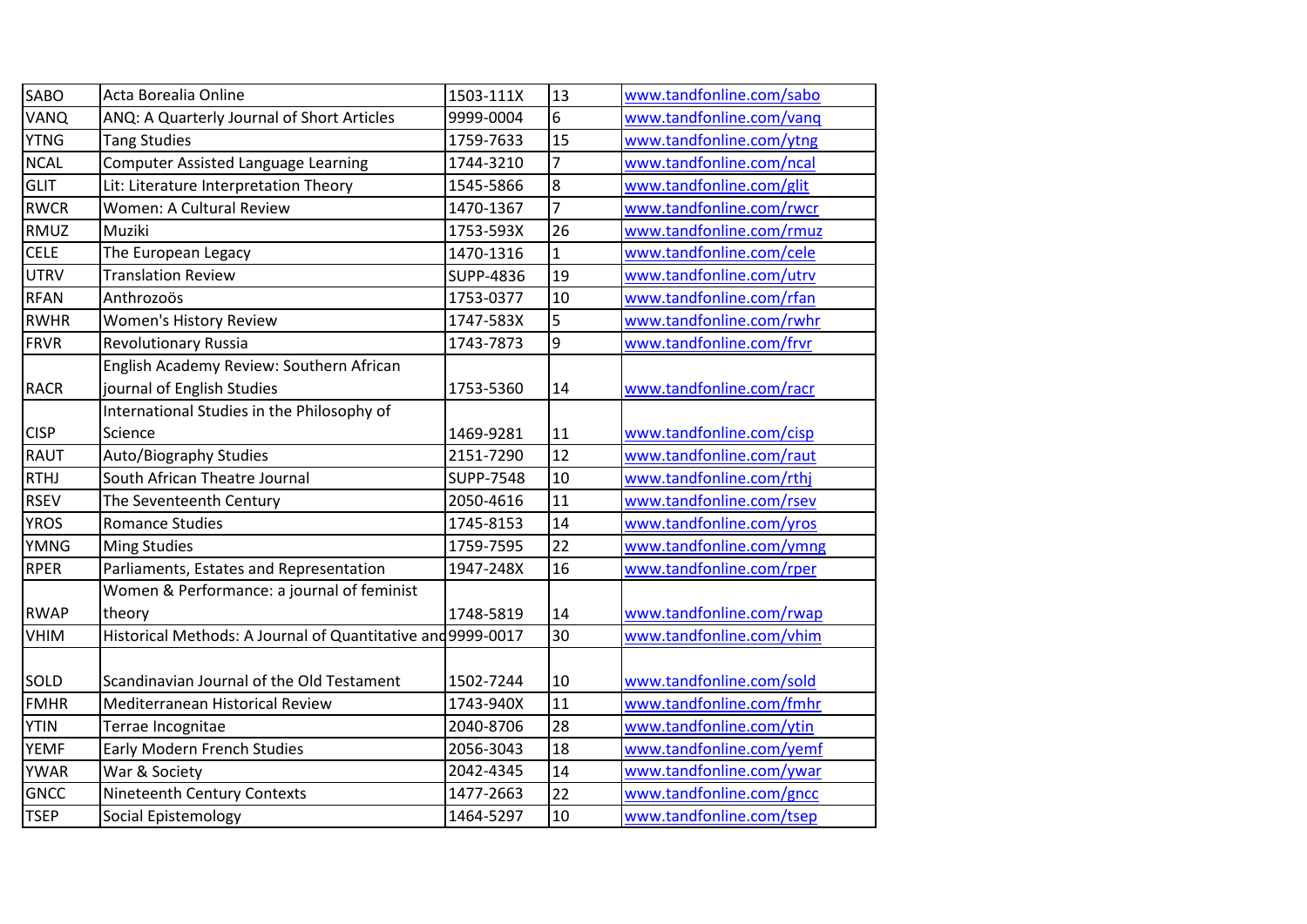| <b>RDAT</b> | de arte                                                        | 2471-4100 | 32              | www.tandfonline.com/rdat |
|-------------|----------------------------------------------------------------|-----------|-----------------|--------------------------|
| <b>CPHP</b> | <b>Philosophical Psychology</b>                                | 1465-394X | 9               | www.tandfonline.com/cphp |
| <b>YOGS</b> | <b>Oxford German Studies</b>                                   | 1745-9214 | 31              | www.tandfonline.com/yogs |
| <b>RAHR</b> | African Historical Review                                      | 1753-2531 | 28              | www.tandfonline.com/rahr |
| <b>CTTE</b> | <b>Third Text</b>                                              | 1475-5297 | 10              | www.tandfonline.com/ctte |
| YMDH        | <b>Midland History</b>                                         | 1756-381X | 26              | www.tandfonline.com/ymdh |
| <b>CSAC</b> | Science as Culture                                             | 1470-1189 | 10              | www.tandfonline.com/csac |
| <b>THPL</b> | History and Philosophy of Logic                                | 1464-5149 | 17              | www.tandfonline.com/thpl |
| <b>GHAT</b> | History & Technology, an International Journal                 | 1477-2620 | 14              | www.tandfonline.com/ghat |
| <b>YEXM</b> | Exemplaria: Medieval / Early Modern / Theory                   | 1753-3074 | $\infty$        | www.tandfonline.com/yexm |
| <b>GVIR</b> | Visual Resources: An International Journal of<br>Documentation | 1477-2809 | 17              | www.tandfonline.com/gvir |
| <b>RREV</b> | Review: Literature & Arts of the Americas                      | 1743-0666 | 29              | www.tandfonline.com/rrev |
| <b>RJLS</b> | Journal of Literary Studies                                    | 1753-5387 | 12              | www.tandfonline.com/rjls |
| <b>ULTG</b> | Liturgy                                                        | 1557-3001 | 17              | www.tandfonline.com/ultg |
| <b>RPPA</b> | <b>Philosophical Papers</b>                                    | 1996-8523 | $\overline{25}$ | www.tandfonline.com/rppa |
| CAJL        | Australian Journal of Linguistics                              | 1469-2996 | 16              | www.tandfonline.com/cajl |
| VROQ        | <b>Romance Quarterly</b>                                       | 9999-0031 | 43              | www.tandfonline.com/vroq |
| <b>FCBH</b> | <b>Contemporary British History</b>                            | 1743-7997 | 10              | www.tandfonline.com/fcbh |
| <b>RTPR</b> | <b>Textual Practice</b>                                        | 1470-1308 | 10              | www.tandfonline.com/rtpr |
| <b>YLDN</b> | The London Journal                                             | 1749-6322 | $\overline{22}$ | www.tandfonline.com/yldn |
| <b>GCMR</b> | <b>Contemporary Music Review</b>                               | 1477-2256 | 13              | www.tandfonline.com/gcmr |
| <b>TWIM</b> | Word & Image                                                   | 1943-2178 | 12              | www.tandfonline.com/twim |
|             | Studies in the History of Gardens & Designed                   |           |                 |                          |
| <b>TGAH</b> | Landscapes                                                     | 1943-2186 | 16              | www.tandfonline.com/tgah |
| <b>FJIH</b> | Journal of Israeli History                                     | 1744-0548 | 17              | www.tandfonline.com/fjih |
| <b>SALH</b> | Acta Linguistica Hafniensia: International                     | 1949-0763 | 58              | www.tandfonline.com/salh |
| <b>GMUR</b> | Journal of Musicological Research                              | 1547-7304 | 24              | www.tandfonline.com/gmur |
| <b>RJAL</b> | South African Journal of African Languages                     | SUPP-2117 | 16              | www.tandfonline.com/rjal |
| <b>YDTC</b> | Dutch Crossing (Journal of Low Country Studies)                | 1759-7854 | 20              | www.tandfonline.com/ydtc |
| <b>YTEX</b> | <b>Textile History</b>                                         | 1743-2952 | 29              | www.tandfonline.com/ytex |
| <b>VHIS</b> | History: Reviews of New Books                                  | 9999-0018 | 25              | www.tandfonline.com/vhis |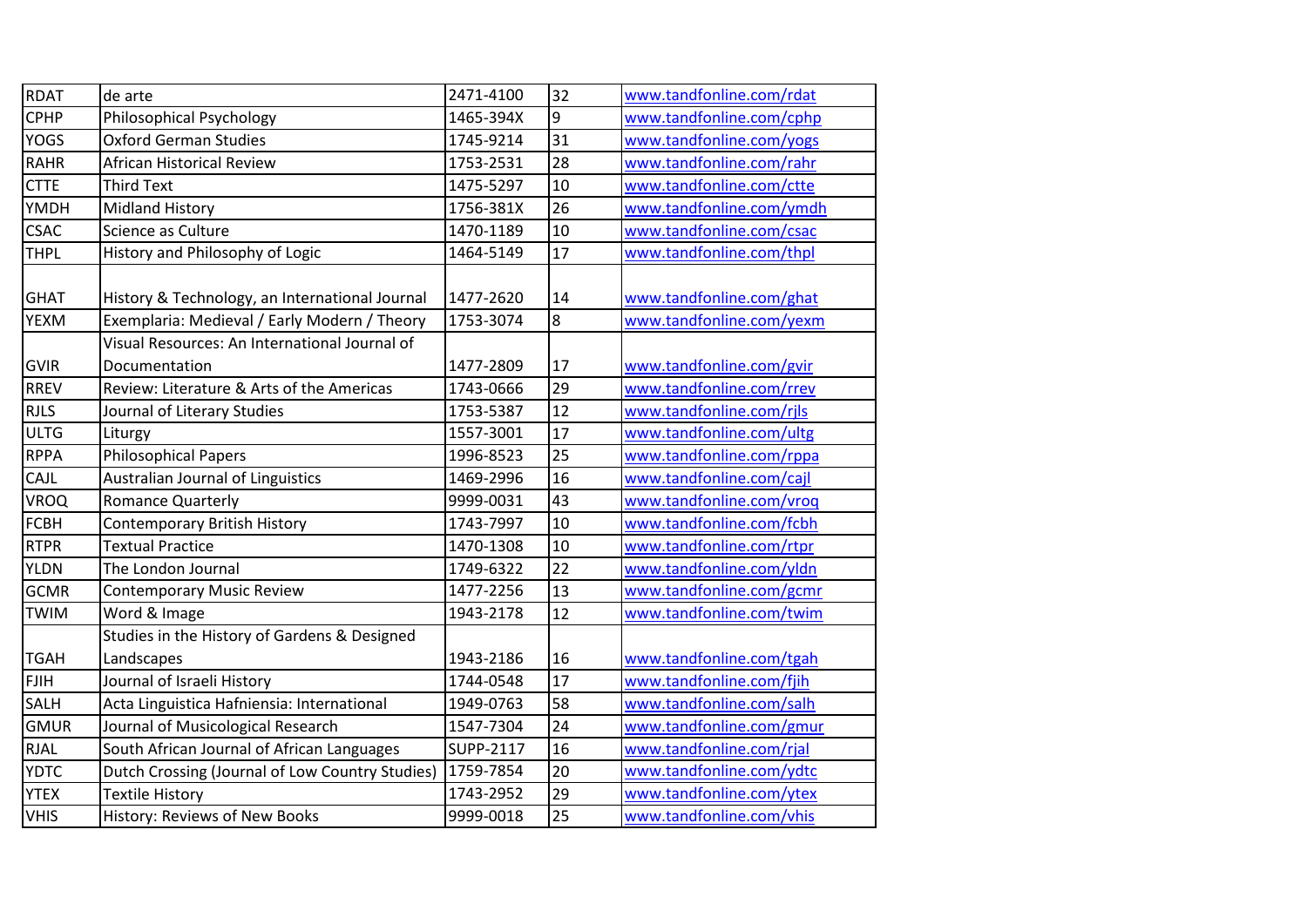| <b>CHJF</b> | Historical Journal of Film, Radio and Television           | 1465-3451 | 16              | www.tandfonline.com/chjf |
|-------------|------------------------------------------------------------|-----------|-----------------|--------------------------|
| <b>REIA</b> | English Studies in Africa                                  | 9999-8398 | 39              | www.tandfonline.com/reia |
| <b>RIRN</b> | Iran                                                       | 2396-9202 | 34              | www.tandfonline.com/rirn |
| <b>FPRS</b> | <b>Prose Studies</b>                                       | 1743-9426 | 20              | www.tandfonline.com/fprs |
| <b>NNMR</b> | Journal of New Music Research                              | 1744-5027 | $\overline{25}$ | www.tandfonline.com/nnmr |
| <b>FSLA</b> | Slavery & Abolition                                        | 1743-9523 | 17              | www.tandfonline.com/fsla |
| <b>SHIS</b> | Scandinavian Journal of History                            | 1502-7716 | 21              | www.tandfonline.com/shis |
| <b>FEEJ</b> | East European Jewish Affairs                               | 1743-971X | 26              | www.tandfonline.com/feej |
| <b>RIMU</b> | Imago Mundi                                                | 1479-7801 | 62              | www.tandfonline.com/rimu |
| LDNC        | Dance Chronicle                                            | 1532-4257 | 20              | www.tandfonline.com/Idnc |
| <b>YBST</b> | <b>Brontë Studies</b>                                      | 1745-8226 | 92              | www.tandfonline.com/ybst |
| <b>THPH</b> | <b>History of Photography</b>                              | 2150-7295 | 20              | www.tandfonline.com/thph |
| <b>RSHJ</b> | South African Historical Journal                           | 1726-1686 | 28              | www.tandfonline.com/rshj |
| <b>RPMS</b> | Popular Music & Society                                    | 1740-1712 | 26              | www.tandfonline.com/rpms |
| <b>RBSP</b> | Journal of the British Society for Phenomenology 2332-0486 |           | 27              | www.tandfonline.com/rbsp |
| <b>CJPH</b> | The Journal of Pacific History                             | 1469-9605 | 31              | www.tandfonline.com/cjph |
| <b>RMMM</b> | Journal of Multilingual & Multicultural Developm 1747-7557 |           | 17              | www.tandfonline.com/rmmm |
| <b>RMED</b> | Journal of Medieval History                                | 1873-1279 | 22              | www.tandfonline.com/rmed |
| YNHI        | Northern History                                           | 1745-8706 | 31              | www.tandfonline.com/ynhi |
| <b>RREL</b> | Religion                                                   | 1096-1151 | 26              | www.tandfonline.com/rrel |
| <b>STHE</b> | Studia Theologica                                          | 1502-7791 | 50              | www.tandfonline.com/sthe |
| <b>RSHI</b> | Social History                                             | 1470-1200 | 21              | www.tandfonline.com/rshi |
| <b>RJPW</b> | Journal of Postcolonial Writing                            | 1744-9863 | 24              | www.tandfonline.com/rjpw |
| SOSL        | Symbolae Osloenses                                         | 1502-7805 | 75              | www.tandfonline.com/sosl |
| SSLA        | Scando-Slavica                                             | 1600-082X | 43              | www.tandfonline.com/ssla |
| YPEG        | Publications of the English Goethe Society                 | 1749-6284 | 7               | www.tandfonline.com/ypeg |
| <b>MCSP</b> | <b>Contemporary Chinese Thought</b>                        | 1558-0997 | 28              | www.tandfonline.com/mcsp |
| <b>RARC</b> | American Review of Canadian Studies                        | 1943-9954 | 26              | www.tandfonline.com/rarc |
|             |                                                            |           |                 |                          |
| <b>FICH</b> | Journal of Imperial & Commonwealth History                 | 1743-9329 | 25              | www.tandfonline.com/fich |
| <b>SKON</b> | Konsthistorisk Tidskrift                                   | 1651-2294 | 65              | www.tandfonline.com/skon |
| <b>VCRT</b> | Critique: Studies in Contemporary Fiction                  | 9999-0009 | 41              | www.tandfonline.com/vcrt |